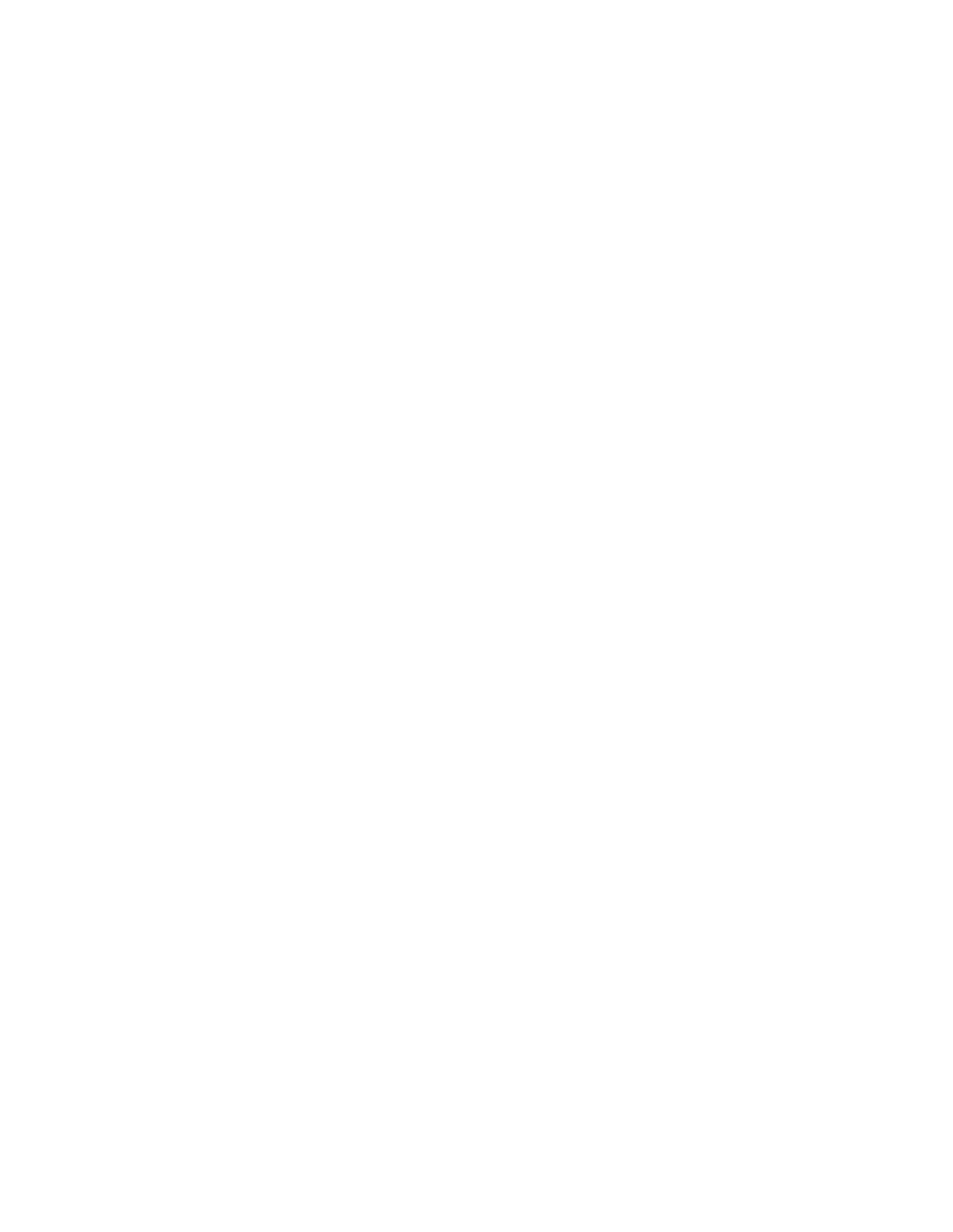## **TABLE OF CONTENTS**

|                                      | 4  |
|--------------------------------------|----|
| Exhaust Tee/Condensate Trap Assembly | 5  |
| Boiler Block and Piping Assembly     | 6  |
|                                      | 8  |
| Air Pressure Switch Assembly         | 9  |
|                                      | 10 |
|                                      | 12 |
|                                      | 13 |
| Jacket and Base Assembly             | 14 |
| Conversion Kits/Miscellaneous        | 15 |
|                                      |    |

#### **Keep this manual near boiler and retain for future reference.**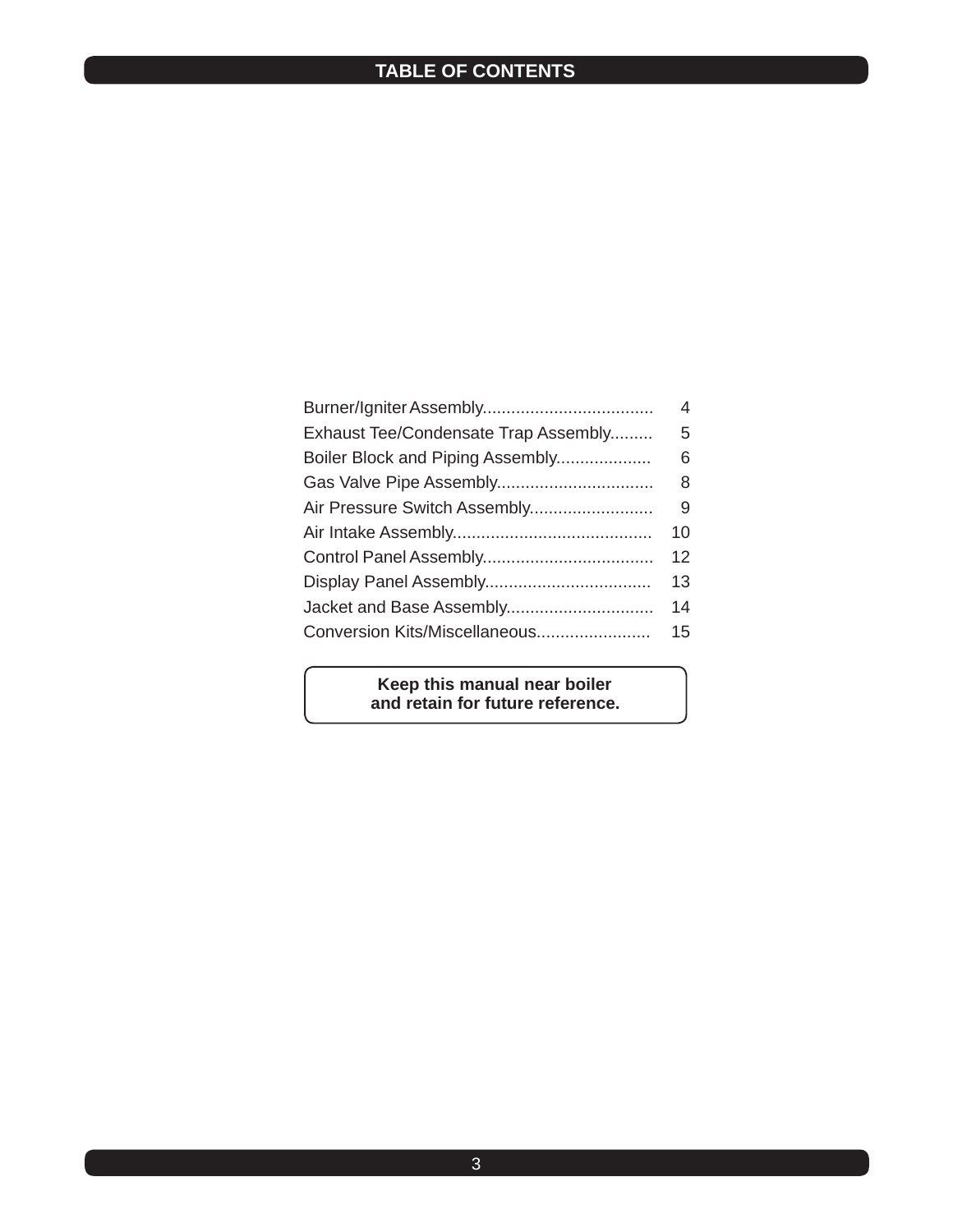

| <b>ITEM</b>                       | <b>PART NO.</b>                                                         | QTY.<br><b>DESCRIPTION</b>                                            |   |  |  |
|-----------------------------------|-------------------------------------------------------------------------|-----------------------------------------------------------------------|---|--|--|
|                                   | <b>COMMON PARTS</b>                                                     |                                                                       |   |  |  |
| 4                                 | 12101022                                                                | <b>Blower Adapter</b>                                                 | 1 |  |  |
|                                   |                                                                         | KIT# 550001938 (95MC-200 MODULATING BURNER REPLACEMENT KIT) INCLUDES: |   |  |  |
| 1                                 | 240007052                                                               | Burner, Modulating, Worgas application                                | 1 |  |  |
| $\overline{2}$                    | 1250016                                                                 | <b>Grafoil Burner/Casting Gasket</b>                                  | 1 |  |  |
| 3                                 | 1250015                                                                 | Grafoil Burner/Flue Adapter Gasket                                    | 1 |  |  |
| 10                                | 1450011                                                                 | Stud Threaded 1/4-20 x 11/2"                                          | 5 |  |  |
| 11                                | 14695810                                                                | Nut Hex w/Serrated Wash 1/4"-20                                       | 5 |  |  |
|                                   | KIT# 550001939 (95M-200 DIRECT SPARK IGNITER REPLACEMENT KIT) INCLUDES: |                                                                       |   |  |  |
| 5                                 | 240007051                                                               | Igniter, Direct Spark, Worgas application                             | 1 |  |  |
| 6                                 | 1250014                                                                 | <b>Grafoil Igniter/Mixer Gasket</b>                                   | 1 |  |  |
| $\overline{7}$                    | 14695004                                                                | Screw 8-32 x %" Slot HWH Self-Tap                                     | 2 |  |  |
|                                   | KIT# 550001329 (95M-200 MODULATING IGNITER CABLE                        |                                                                       |   |  |  |
| <b>REPLACEMENT KIT) INCLUDES:</b> |                                                                         |                                                                       |   |  |  |
| 8                                 | 1240006                                                                 | Grommet Igniter                                                       | 1 |  |  |
| 9                                 | 1070001                                                                 | Cable Igniter                                                         | 1 |  |  |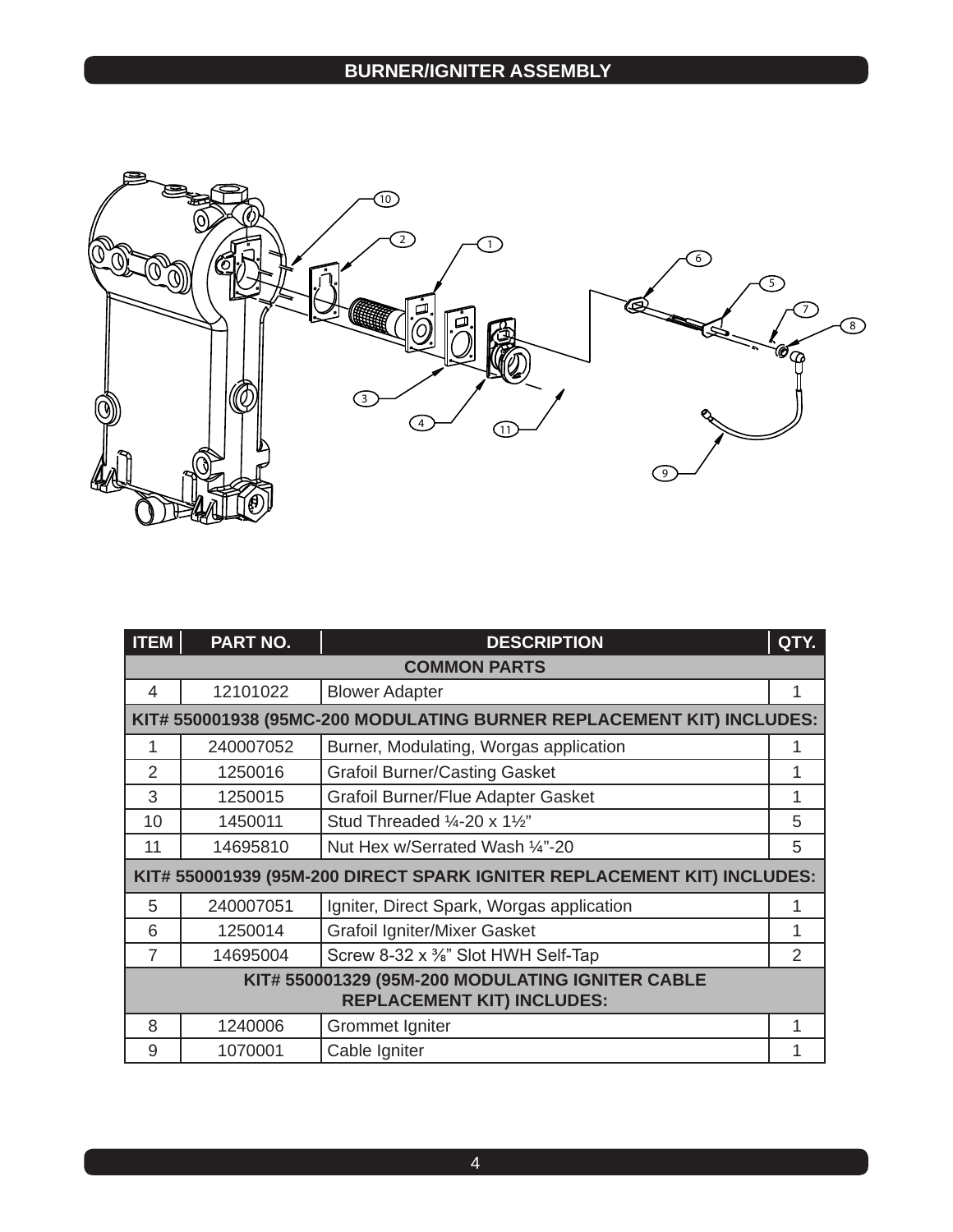## **EXHAUST TEE/CONDENSATE TRAP ASSEMBLY**



| <b>ITEM</b>    | <b>PART NO.</b>                                                                         | <b>DESCRIPTION</b>                                             | QTY.          |
|----------------|-----------------------------------------------------------------------------------------|----------------------------------------------------------------|---------------|
|                | KIT# 550001465: 95M-200 EXHAUST TEE/CONDENSATE TRAP<br><b>REPLACEMENT KIT INCLUDES:</b> |                                                                |               |
| 1              | 3001407                                                                                 | Pipe Vent 2" CPVC Pre-Formed, with hole                        | 1             |
| $\mathcal{P}$  | 14631101                                                                                | Hose Adapter, 1/2" NPT x 1/2" ID                               |               |
| 3              | 14631141                                                                                | Clamp Snap Grip 3/4"                                           | $\mathcal{P}$ |
| 4              | 14631035                                                                                | Tubing Vinyl $\frac{1}{2}$ " ID x $\frac{1}{8}$ "              | $1.83$ ft     |
| 5              | 240005852                                                                               | Cleanout, 2" PVC                                               |               |
| 6              | 240006945                                                                               | Pipe CPVC 2" x 3%"                                             |               |
| $\overline{7}$ | 14631103                                                                                | Tube Elbow $\frac{1}{2}$ " NPT x $\frac{1}{2}$ " ID            |               |
| 8              | 1600004                                                                                 | Washer, Flat 2" OD $\times$ <sup>13</sup> / <sub>16</sub> " ID |               |
| 9              | 14631306                                                                                | Coupling 1/2" NPT PVC SCH 80                                   |               |
| 10             | 14631322                                                                                | Nipple 1/2" x 4" PVC SCH 80                                    | 1             |
| 11             | 14631020                                                                                | Tee PVC 1/2" SL x 1/2" SL x 1/2" NPT                           |               |
| $\ast$         | 240005853                                                                               | Strap, Cable, Push Mount                                       |               |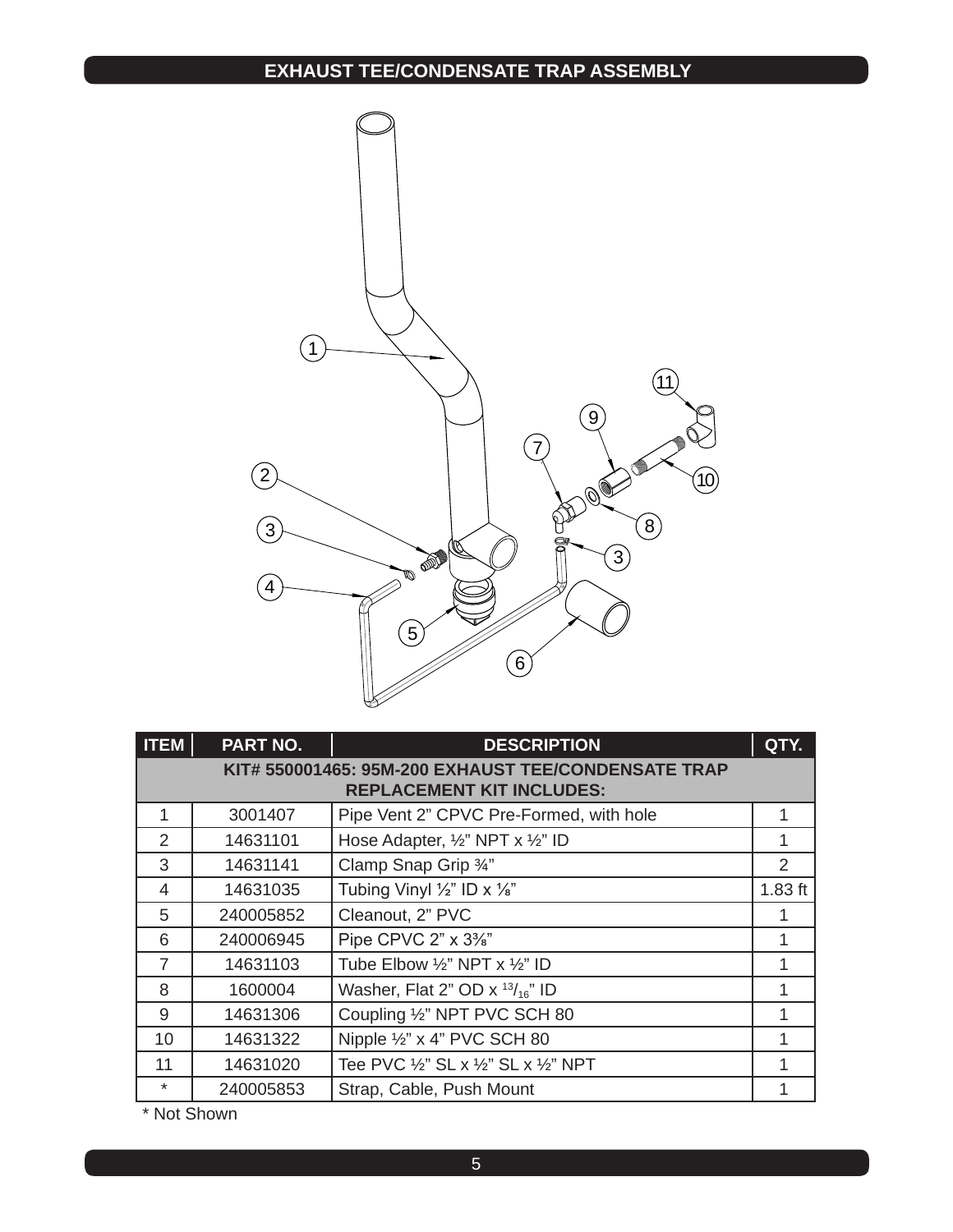#### **BOILER BLOCK AND PIPING assembly**

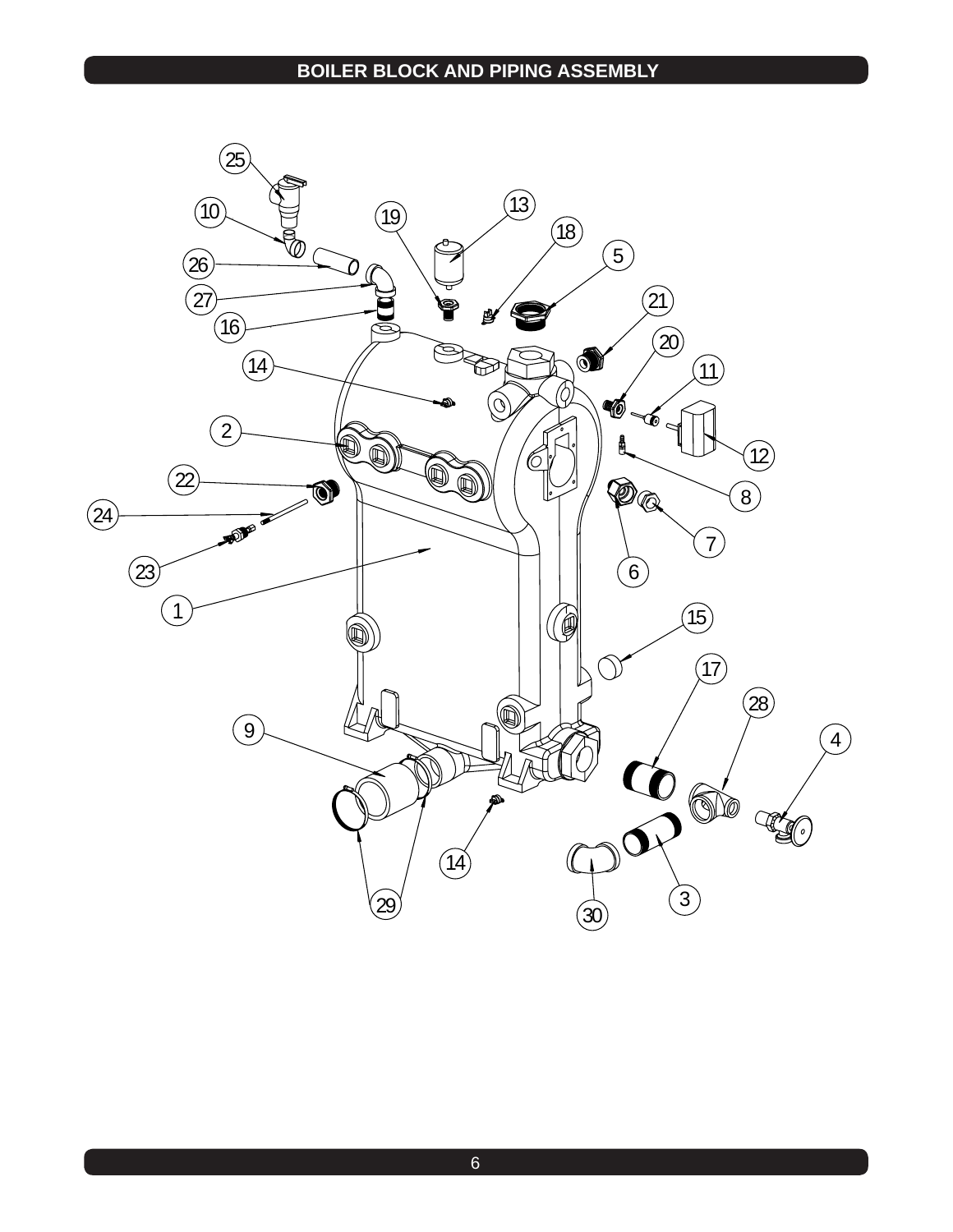#### **BOILER BLOCK AND PIPING assembly**

| <b>ITEM</b>    | PART NO.  | <b>DESCRIPTION</b>                                            |                |
|----------------|-----------|---------------------------------------------------------------|----------------|
|                |           | KIT# 550001326 (95M-200 BLOCK REPLACEMENT KIT) INCLUDES:      |                |
| 1              | 12101013  | Block, Machined/Tested                                        |                |
| $\overline{2}$ | 1395002   | Plug, 1¼" Cast Iron Sq. Head Solid                            | 16             |
| 3              | 1310002   | Pipe, Nipple 11/4" x 41/2" Black Iron                         | 1              |
| $\overline{4}$ | 14622000  | Valve, Boiler Drain 3/4"                                      | 1              |
| 5              | 240006459 | Bushing 11/2" x 11/4" Forged Steel, 3000#                     | 1              |
| 6              | 14631004  | Adapter, Sight Glass                                          | 1              |
| $\overline{7}$ | 14619002  | Observation Port 3/4"                                         | 1              |
| 8              | 1230010   | Fitting $\frac{1}{8}$ " NPT x $\frac{3}{16}$ ", Barb Straight | 1              |
| 9              | 14631301  | Hose 3" Long 2%" ID x 2%" OD                                  | 1              |
| 10             | 14693040  | Elbow, Street Mall 3/4" x 90°                                 | 1              |
| 11             | 14662804  | Well Control 1/2"                                             | 1              |
| 12             | 14631324  | Aquastat                                                      | 1              |
| 13             | 1580006   | Vent Air Purge                                                | 1              |
| 14             | 1530003   | Sensor 12k Ohms                                               | $\overline{2}$ |
|                |           | <b>PIPING ASSEMBLY PARTS</b>                                  |                |
| 15             | 240006957 | Plug, 1" Cast Iron Sq. Head Solid                             | 1              |
| 16             | 1230012   | Fitting, Pipe, Black 3/4" x 21/2"                             | 1              |
| 17             | 240006951 | Nipple, Black 11/2" x Close                                   | 1              |
| 18             | 1500005   | <b>Casting Temperature Switch</b>                             | 1              |
| 19             | 240006955 | Bushing 3/4" x 1/8" Black                                     | 1              |
| 20             | 240006952 | Bushing 3/4" x 1/2" Black                                     |                |
| 21             | 240006953 | Bushing 1" x 1/4" Black                                       |                |
| 22             | 240006954 | Bushing 1" x %" Black                                         |                |
| 23             | 1280012   | <b>LWCO Well</b>                                              |                |
| 24             | 1280014   | <b>LWCO Probe Rod</b>                                         | 1              |
| 25             | 14622011  | Relief Valve 3/4"                                             | 1              |
| 26             | 14607202  | Nipple, Std. Black $\frac{3}{4}$ " x 4 $\frac{1}{2}$ "        | 1              |
| 27             | 1190001   | Elbow $\frac{3}{4}$ " x 90°                                   | 1              |
| 28             | 240004863 | Reducing Tee, Black 11/2" x 3/4" x 11/4"                      | 1              |
| 29             | 14631302  | Clamp, Stainless Steel #44                                    | $\overline{2}$ |
| 30             | 1190002   | Elbow 11/4" x 90°                                             | 1              |
| $\ast$         | 14695802  | Screw, Soc Hd Cap 8-32 x $\frac{3}{16}$ "                     |                |
| $\ast$         | 240004804 | <b>Outdoor Sensor</b>                                         | 1              |
| $\star$        | EF-003.03 | Electric Anti-Short #1 - Insr. $5/16$                         |                |
| $^\star$       | 1330001   | Nut, Whizlock FLG PL $5/16$ "-18                              |                |
| $\star$        | 1040004   | Bolt, Carriage $\frac{5}{16}$ " X 11/2"                       |                |
| $^\star$       | 14634012  | Connector, Romex 1/2" K.O.                                    | $\mathbf{1}$   |
| $^\star$       | 43300826  | Wiring Harness, Circulator                                    | 1              |
| $^\star$       | CI-006.01 | Circulator, Grunfos                                           | $\mathbf{1}$   |
| $\ast$         | CI-001.03 | Circulator, Taco                                              | 1              |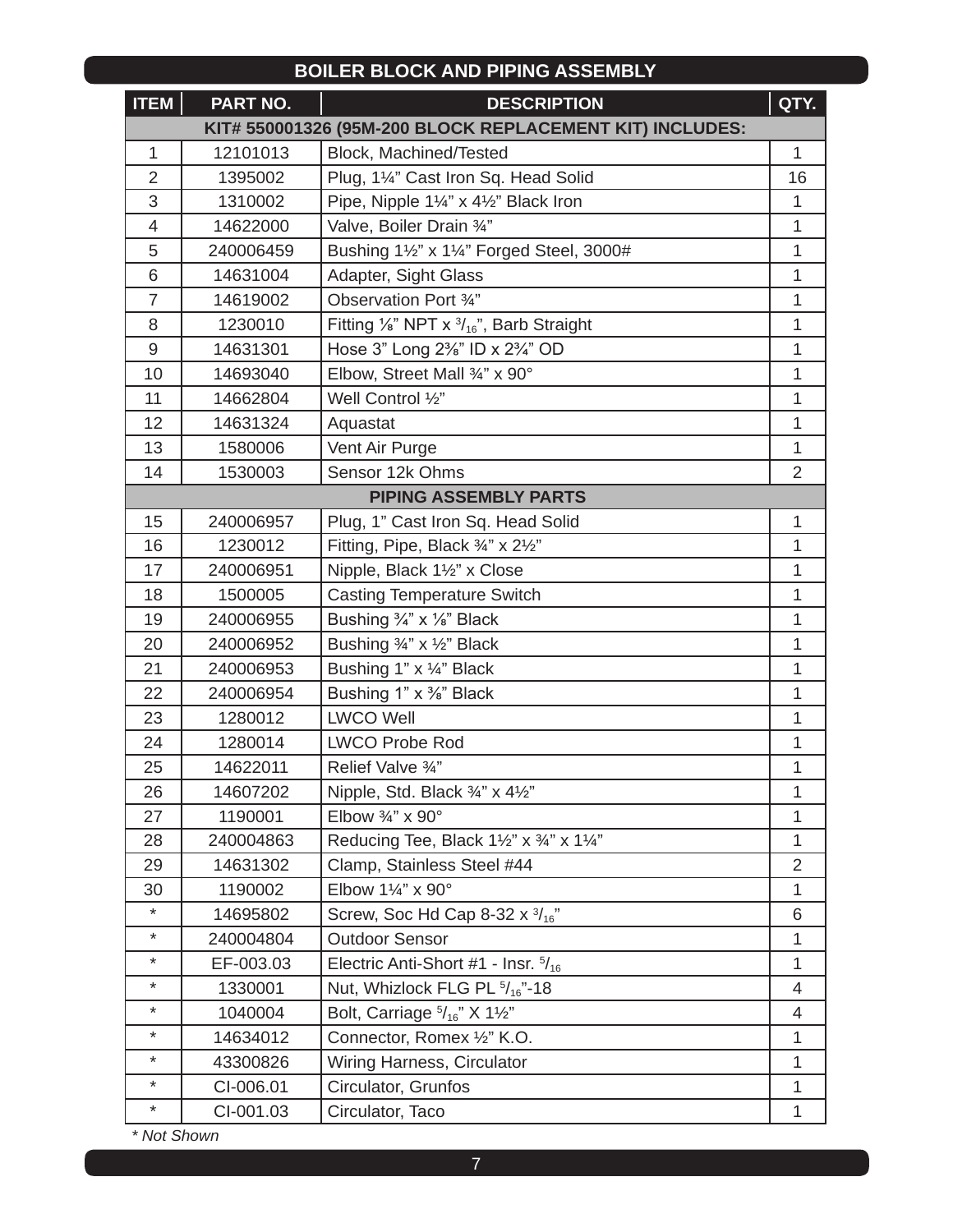## **GAS VALVE PIPE ASSEMBLY**



| <b>ITEM</b>    | <b>PART NO.</b>                                              | <b>DESCRIPTION</b>                   | QTY.           |
|----------------|--------------------------------------------------------------|--------------------------------------|----------------|
|                |                                                              | <b>COMMON PARTS</b>                  |                |
| 6              | 14607030                                                     | Nipple, Std., Black, Close 1/2"      | 1              |
| $\overline{7}$ | 14693043                                                     | Union, Std., Black 1/2"              | 1              |
| 8              | 14693801                                                     | Elbow, Street Mall, 1/2" x 90°       | $\overline{2}$ |
| 9              | 14607301                                                     | Nipple, Std., Black 1/2" NPT x 3"    |                |
| 10             | 1570038                                                      | Valve, Ball 1/2" (Blue)              | 1              |
|                | KIT# 550001474 (95M-200 GAS VALVE REPLACEMENT KIT) INCLUDES: |                                      |                |
|                | 240004794                                                    | Gas Valve, Modulating, Venturi       | 1              |
| 2              | 1230005                                                      | Fitting, Pressure Feedback           |                |
| 3              | 240005020                                                    | Adapter, 90° NPT w/Gasket and Screws | 1              |
| 4              | 1450012                                                      | Screw T25 Torx                       | $\overline{2}$ |
| 5              | 1250021                                                      | Gasket, Cork, Venturi                |                |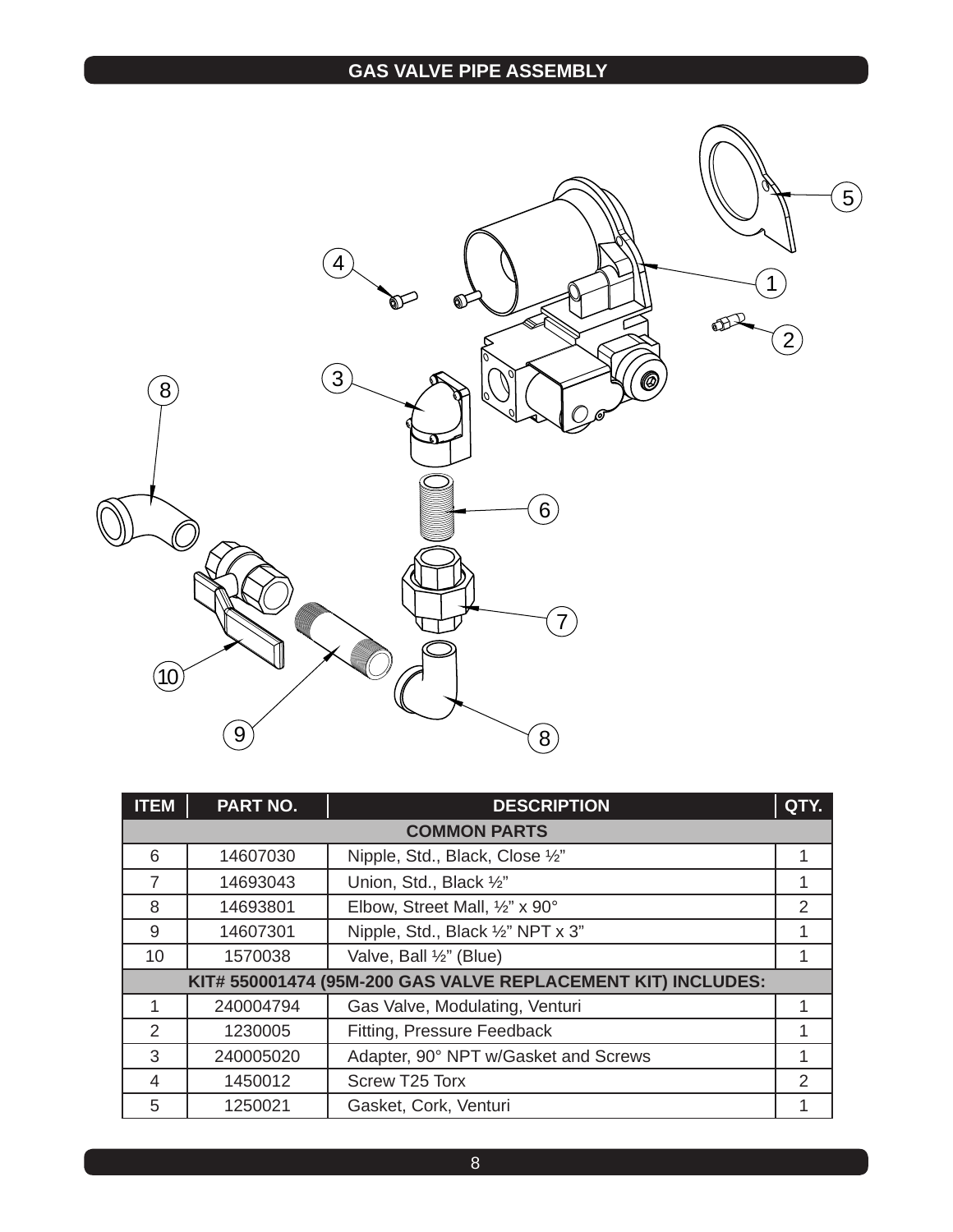#### **AIR PRESSURE SWITCH assembly**



| <b>ITEM</b>    | <b>PART NO.</b> | <b>DESCRIPTION</b>                                                     | QTY.    |
|----------------|-----------------|------------------------------------------------------------------------|---------|
|                |                 | KIT# 550001466 (95M-200 AIR PRESSURE SWITCH REPLACEMENT KIT) INCLUDES: |         |
|                | 1500010         | Pressure Switch, .04" N.O. Set Point                                   |         |
| 2              | 1500011         | Pressure Switch, 3½" N.C. Set Point                                    |         |
| 3              | 1640008         | Wire Jumper Pressure Switch                                            |         |
| $\overline{4}$ | 1110001         | <b>Rotor Clamp</b>                                                     | 22      |
| 5              | 1552014         | Silicone Tubing, 3/16" ID                                              | Lengths |
| 6              | 1552004         | Silicone Tubing, Orange 3/16" ID                                       | Vary    |
| $\overline{7}$ | 1510009         | Tee, Plastic, Barbed Hose 3/16" ID                                     | 5       |
| 8              | 1230006         | Cap, Vinyl, Black 3/16"                                                | 2       |
| $\ast$         | PB-002.-02      | <b>Pilot Orifice</b>                                                   |         |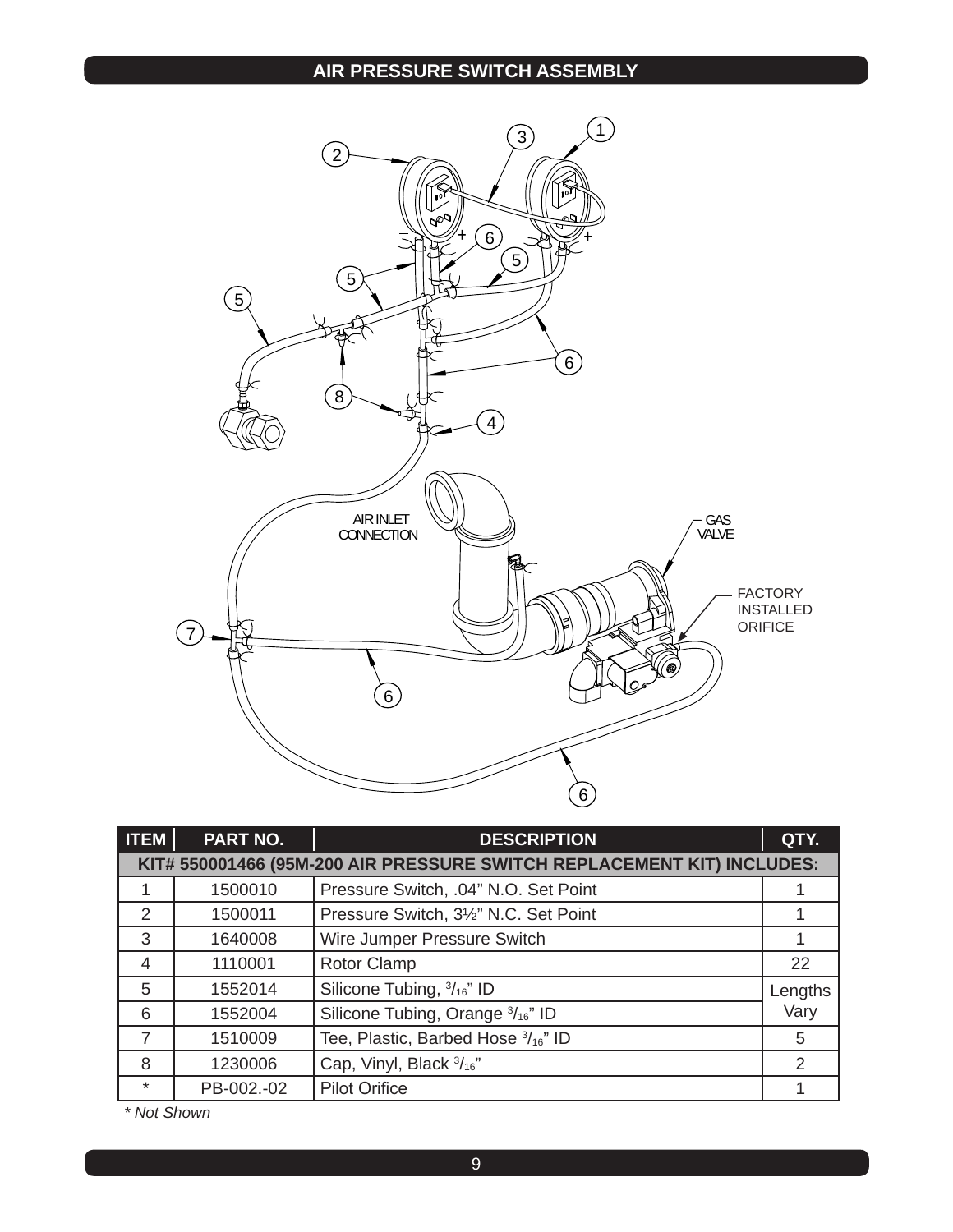## **AIR INTAKE assembly**

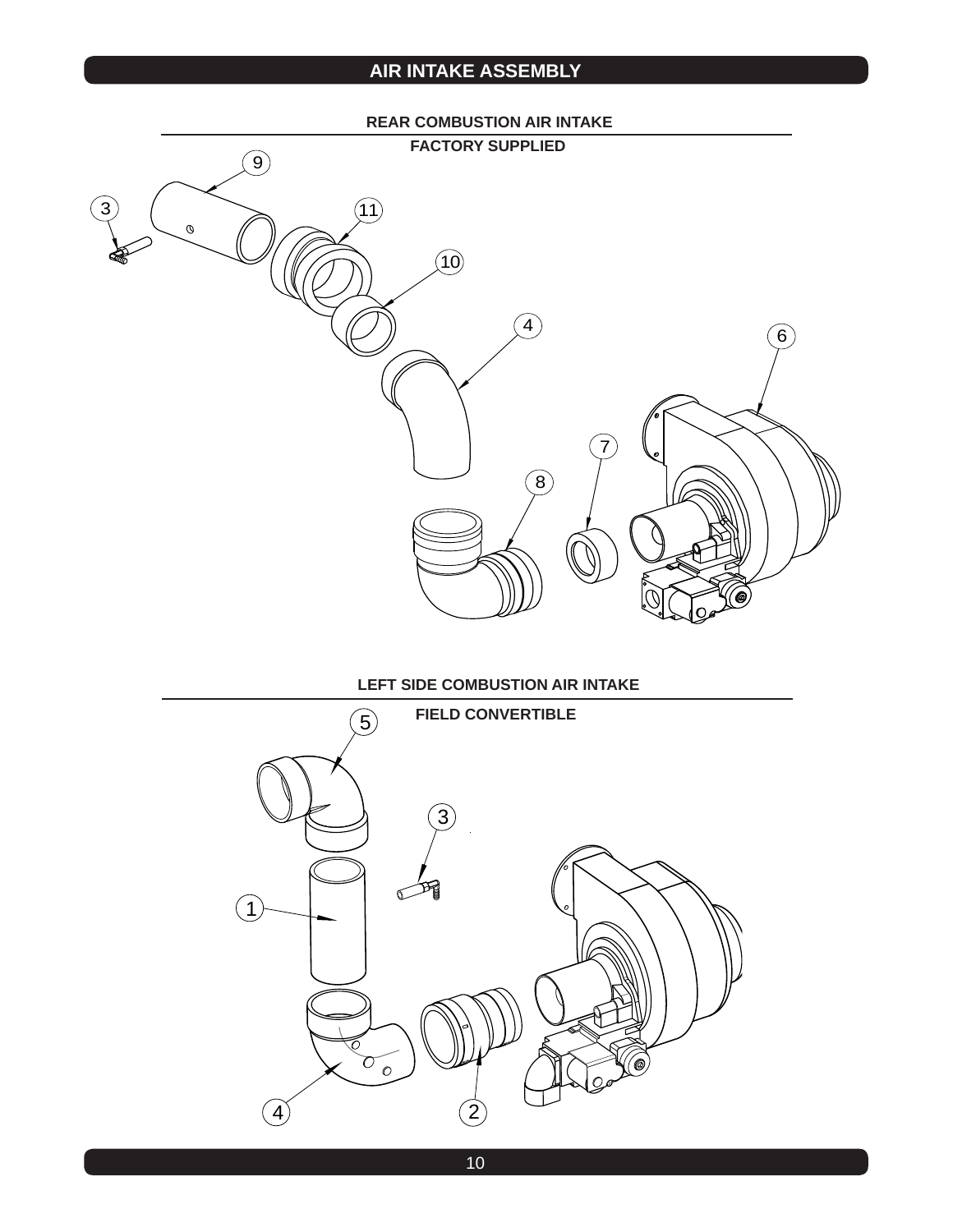| <b>ITEM</b>              | PART NO.                                                             | QTY.<br><b>DESCRIPTION</b>             |                |  |
|--------------------------|----------------------------------------------------------------------|----------------------------------------|----------------|--|
|                          | <b>COMMON PARTS</b>                                                  |                                        |                |  |
| 1                        | 240006968                                                            | Vent Pipe 2" PVC x 31/2" Long          | 1              |  |
| $\overline{2}$           | 14631311                                                             | Flex Coupling 2" x 11/2"               | 1              |  |
| 3                        | 800000348                                                            | 95M Air Sensor Assembly                | 1              |  |
| $\overline{\mathcal{A}}$ | 1190007                                                              | Elbow 2" Street 90° PVC                | 1              |  |
| 5                        | 240004834                                                            | Elbow 2" PVC 90°                       | 1              |  |
| $\overline{7}$           | 240006120                                                            | Bushing 11/2" x 2" Flex                | 1              |  |
| 8                        | 240006119                                                            | Elbow 2" Flex                          | 1              |  |
| 9                        | 14631304                                                             | Vent Pipe 2" CPVC SCH 40 x 291/2" Long | 191/2"         |  |
| 10                       | 1400007                                                              | Vent Pipe 2" PVC x 2" Long             | 1              |  |
| 11                       | 240006147                                                            | Elbow 2" PVC 22.5°                     | 1              |  |
|                          | (95M-200 LEFT SIDE AIR INTAKE ASSY. KIT) INCLUDES:<br>KIT# 550001893 |                                        |                |  |
| 1                        | 240006968                                                            | Vent Pipe 2" PVC x 31/2" Long          | 1              |  |
| $\overline{2}$           | 14631311                                                             | Flex Coupling 2" x 11/2"               | 1              |  |
| 3                        | 800000348                                                            | 95M Air Sensor Assembly                | 1              |  |
| $\overline{\mathcal{A}}$ | 1190007                                                              | Elbow 2" Street 90° PVC                | 1              |  |
| 5                        | 240004834                                                            | Elbow 2" PVC 90°                       | 1              |  |
|                          | KIT# 550001475 (95M-200 BLOWER REPLACEMENT KIT) INCLUDES:            |                                        |                |  |
| 6                        | 1035002                                                              | <b>Blower, Modulating</b>              | $\mathbf{1}$   |  |
| $\star$                  | 1250021                                                              | Gasket, Cork, Venturi                  | 1              |  |
| $\star$                  | 1250007                                                              | Gasket, Fan/Flue Adapter               | 1              |  |
| $\star$                  | 1450009                                                              | Screw, 10-24 x 1/2" SSTL Hex Head Cap  | $\overline{4}$ |  |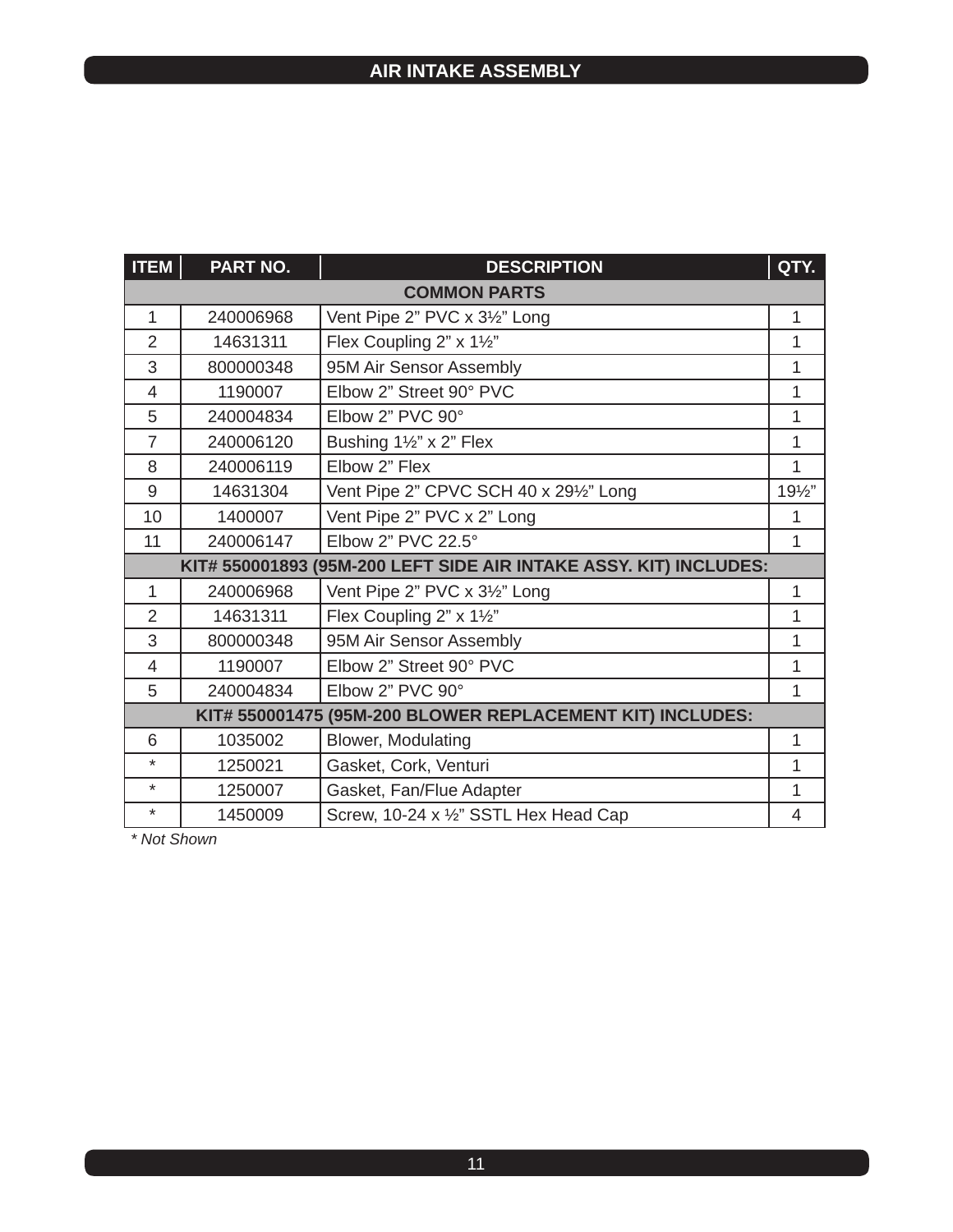

| <b>ITEM</b>    | PART NO.  | QTY.<br><b>DESCRIPTION</b>                                       |                |
|----------------|-----------|------------------------------------------------------------------|----------------|
|                |           | <b>COMMON PARTS</b>                                              |                |
| 1              | 109005907 | Bracket, Control                                                 | 1              |
| 3              | 1280013   | LWCO, Panel Mounted                                              | 1              |
| 4              | 1407001   | Receptacle                                                       | 1              |
| 5              | EF04001   | Elec Beau 9 Term Strip                                           | $\overline{2}$ |
| 6              | 14693011  | <b>Bushing</b>                                                   | 3              |
| $\overline{7}$ | 240005097 | Label, Control Panel, Low Voltage                                | 1              |
| 8              | 240005098 | Label, Control Panel, High Voltage                               | 1              |
| 9              | 240004795 | Transformer                                                      | 1              |
| $\star$        | 14631097  | Rivet, Stainless Steel 1/4" x 1/8"                               | 8              |
| $\star$        | 14631098  | Hinge Slip, Lower                                                | $\overline{2}$ |
| $\star$        | 14631099  | Hinge Slip, Upper                                                | $\overline{2}$ |
| $\star$        | HW09001   | Ground Screw 10-32 $x$ $\frac{5}{16}$ "                          | 3              |
| $\star$        | 14695074  | Screw #10 x 1/2"                                                 | 4              |
| $\star$        | EF04101   | Pop Rivet 1/8"                                                   | 4              |
| $\star$        | 201000100 | Screw #6 $\times$ $\frac{3}{8}$ "                                | 4              |
|                |           | KIT# 550001923 (95MC-200 MCBA CONTROL REPLACEMENT KIT) INCLUDES: |                |
| $\overline{2}$ | 1140012   | Control, Modulation 95M Programmed, Rev C parameters             | 1              |
| $\star$        | 240006054 | Fuse, 4A, Slow Blow (spares)                                     | $\overline{2}$ |
| $\star$        | 240006055 | Fuse, 5A, Fast Blow (spares)                                     | $\overline{2}$ |
| ¥              | 240006101 | Label, Control, MCBA                                             | 1              |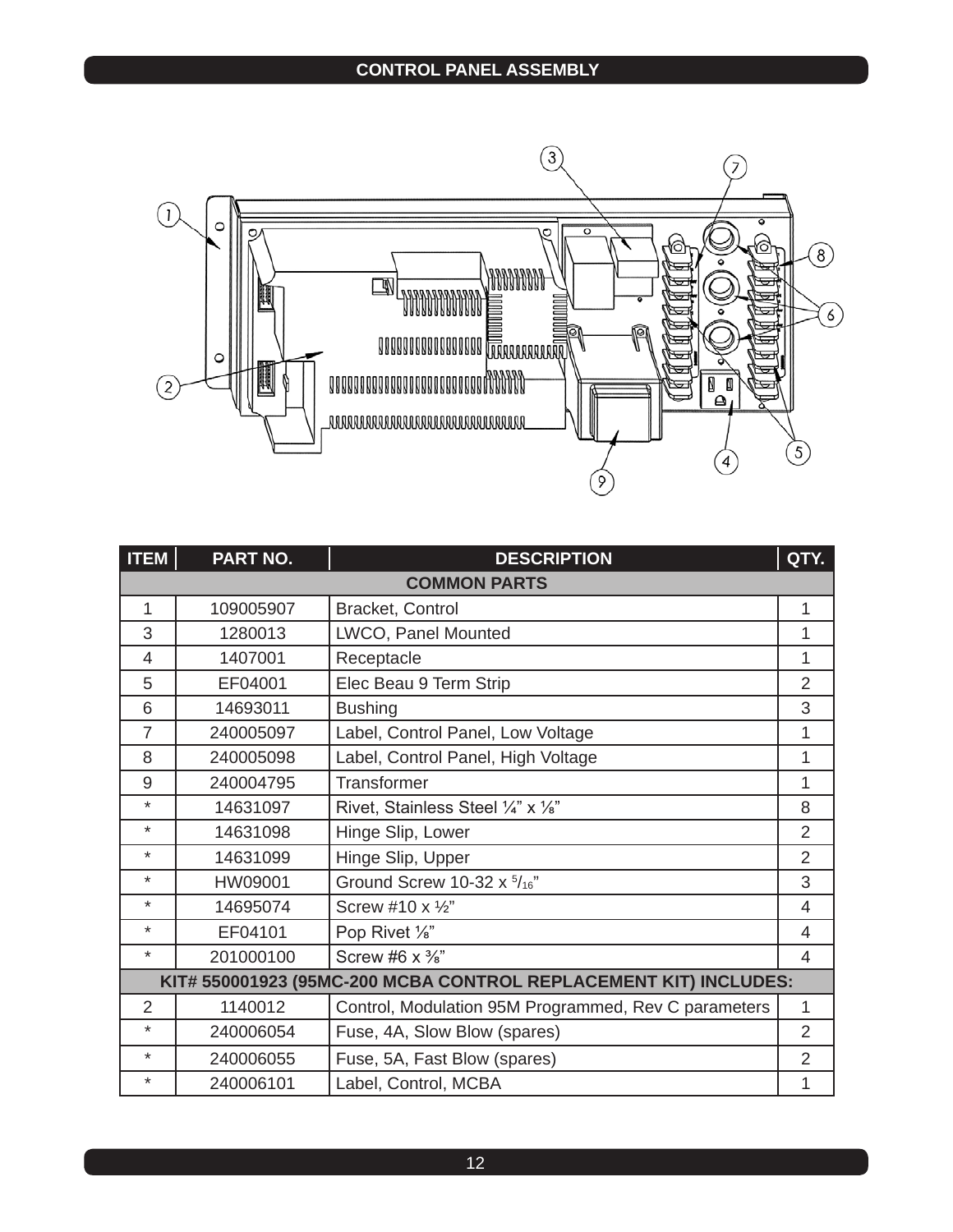

| <b>ITEM</b> | PART NO.  | <b>DESCRIPTION</b>                   | QTY. |
|-------------|-----------|--------------------------------------|------|
|             | 109005739 | <b>Display Panel</b>                 |      |
| 2           | 1260007   | Pressure Gauge w/Capillaries         |      |
| 3           | 1500012   | Main Power Rocker Switch             |      |
| 4           | 1500013   | <b>LWCO Push Button Reset Switch</b> |      |
| 5           | 240004792 | Display Panel User Interface         |      |
| $\star$     | 240004793 | <b>Ribbon Cable</b>                  |      |
| $\star$     | 1263021   | <b>High Voltage Wire Harness</b>     |      |
| $\star$     | 240005127 | Low Voltage Wire Harness             |      |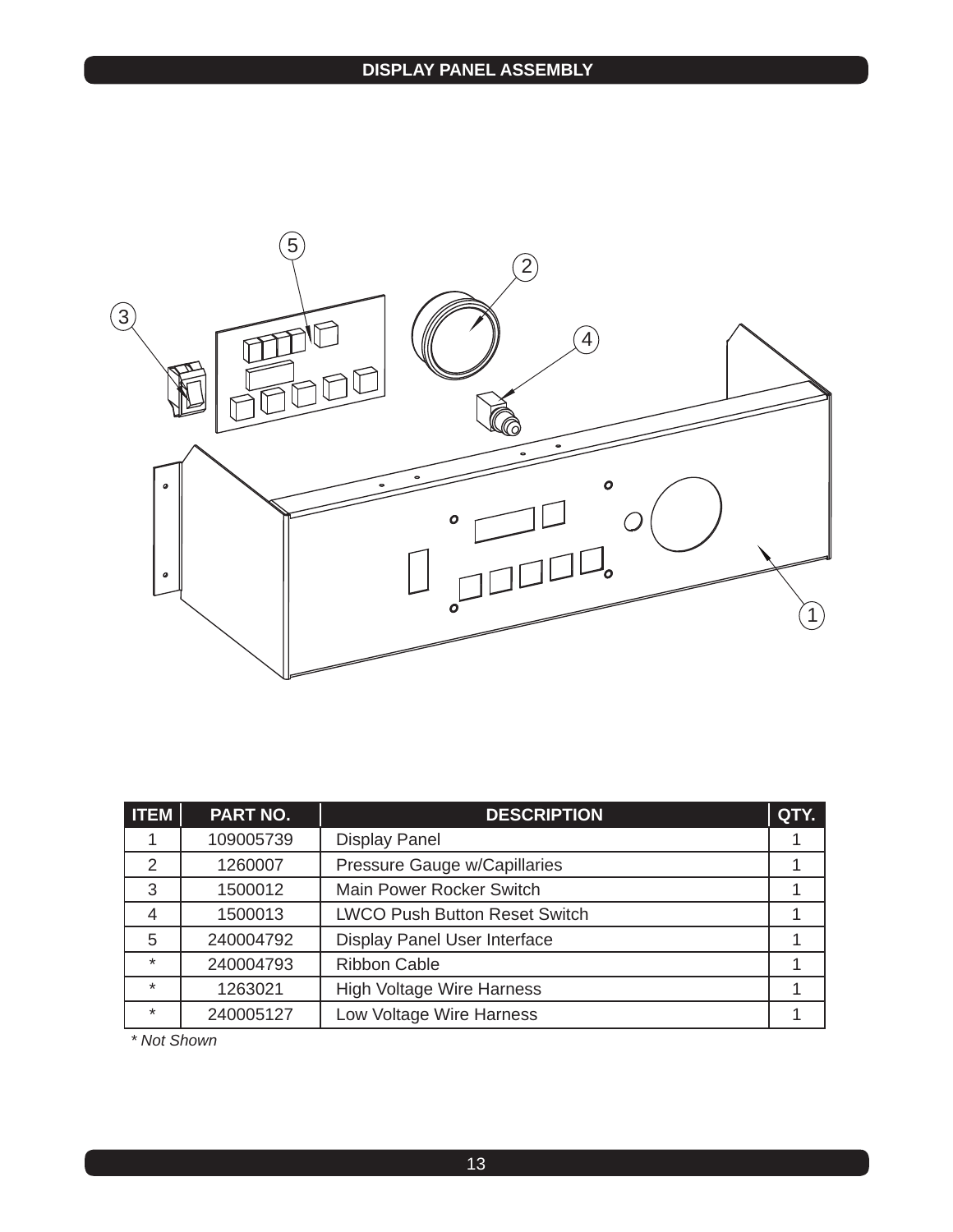